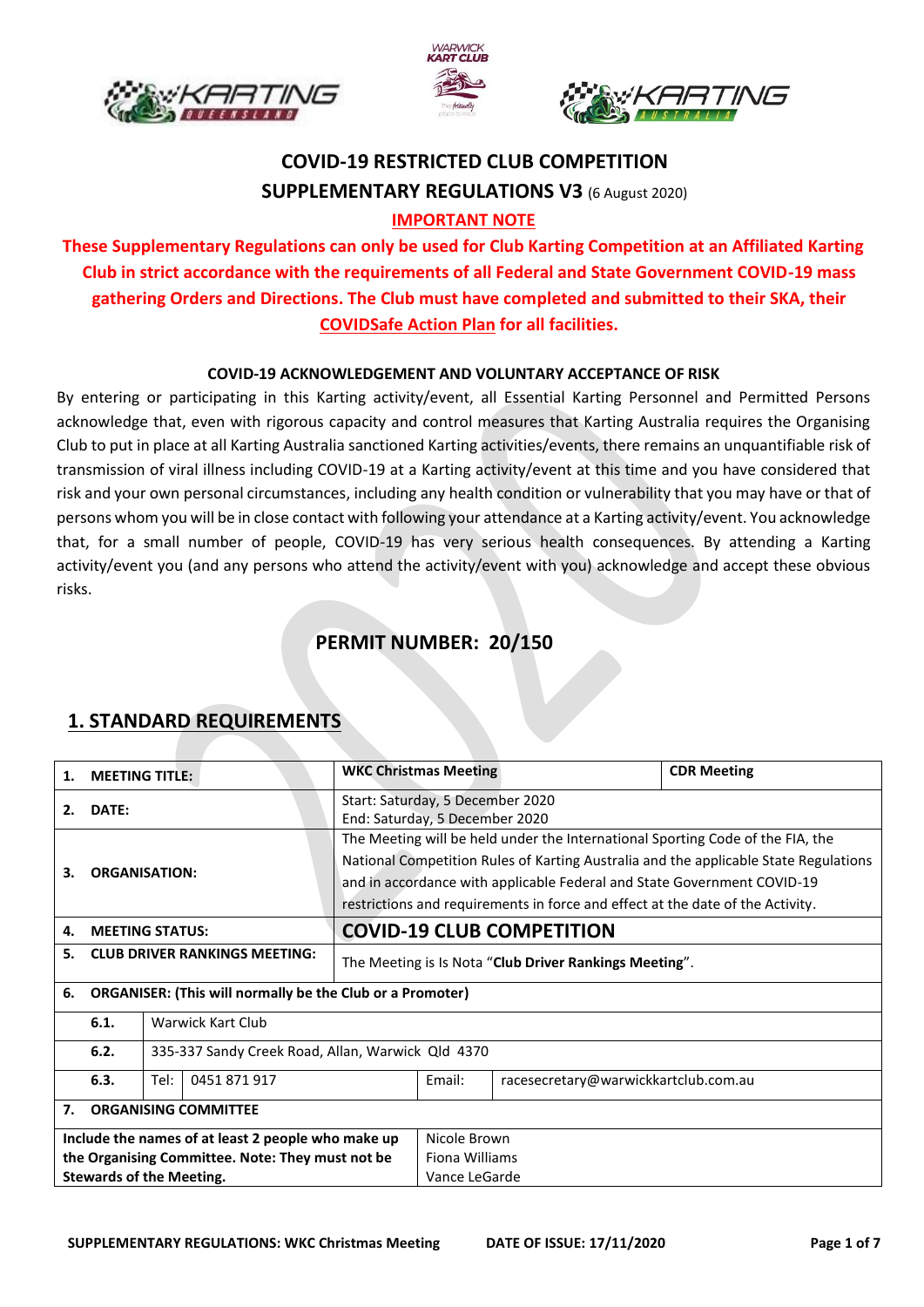





| ESSENTIAL OFFICIALS (Ref: General Rules Chapter 7 Rule 4 - "Essential Officials")<br>8. |                                            |                               |  |  |
|-----------------------------------------------------------------------------------------|--------------------------------------------|-------------------------------|--|--|
| <b>Stewards of The Meeting</b>                                                          | Phil Talbot (Chief Steward)                |                               |  |  |
| Clerk of the Course                                                                     | <b>Beth Stebbings</b>                      |                               |  |  |
| Chief Scrutineer:                                                                       | David Dyson                                |                               |  |  |
| Timekeeper:                                                                             | <b>Fiona Williams</b>                      |                               |  |  |
| <b>COVIDSafe Officer:</b>                                                               | Erin Sell                                  | covid@warwickkartclub.com.au  |  |  |
| <b>Emergency and Medical Services:</b>                                                  | Linda Greenhalgh                           |                               |  |  |
| <b>OTHER OFFICIALS</b><br>9.                                                            |                                            |                               |  |  |
| Assistant Clerk Of The Course:                                                          | <b>Barrie Mendelson</b>                    | Tony Williams<br>Nicole Brown |  |  |
| <b>Steward's Secretary</b>                                                              | Maureen Capri                              |                               |  |  |
| <b>Scrutineers</b>                                                                      | Alf Capri                                  |                               |  |  |
| <b>Grid Marshal</b>                                                                     | Linda Greenhalgh                           |                               |  |  |
| Flag / Lights Marshal                                                                   | <b>Warwick Club Members</b>                |                               |  |  |
| <b>10. CIRCUIT DETAILS</b>                                                              |                                            |                               |  |  |
| <b>Circuit Name:</b>                                                                    | Sandy Creek Raceway                        |                               |  |  |
| <b>Circuit Address:</b>                                                                 | 335-337 Sandy Creek Road, Warwick Qld 4370 |                               |  |  |
| <b>Track Length:</b>                                                                    | 697 Metres                                 |                               |  |  |
| <b>Direction Of Racing:</b>                                                             | Clockwise                                  |                               |  |  |
| <b>Track Density:</b>                                                                   | 36                                         |                               |  |  |
| <b>Notice Board:</b>                                                                    | Top of Grid Adjacent Scales                |                               |  |  |
| <b>Stewards Office:</b>                                                                 | Top of Grid                                |                               |  |  |
| <b>Mechanical Breakdown Lane:</b>                                                       | Will Not be in use at this Meeting.        |                               |  |  |
| Parc Fermé:                                                                             | Adjacent In Grid                           |                               |  |  |

### **2. ADMINISTRATION**

| 1.                                                                                                                                                                                   | The Club must maintain a register of all persons who enter the Circuit for the Event.                                                                                                                                                                                                        |            |           |                                                                         |  |
|--------------------------------------------------------------------------------------------------------------------------------------------------------------------------------------|----------------------------------------------------------------------------------------------------------------------------------------------------------------------------------------------------------------------------------------------------------------------------------------------|------------|-----------|-------------------------------------------------------------------------|--|
| The number of entries in the Event is strictly limited by Government Directions/Orders.<br>2.<br>Pre-entry for the Event is essential. There will be NO ENTRIES ACCEPTED ON THE DAY. |                                                                                                                                                                                                                                                                                              |            |           |                                                                         |  |
| <b>COMPETITION GROUPS</b><br>3.                                                                                                                                                      | The Competition Groups listed below are permitted to compete at this Meeting.<br>Competition Group names as listed in the 2020 Australian Karting Manual Competition<br>Rules Chapter 5 Rule 7 must be used.<br>See the Important Notes for Clubs About 4SS Racing (Class Rules, Chapter 20) |            |           |                                                                         |  |
| <b>Competition Group</b>                                                                                                                                                             | <b>Eligible Classes for each Competition Group</b>                                                                                                                                                                                                                                           |            |           |                                                                         |  |
| Cadet                                                                                                                                                                                | Cadet 9                                                                                                                                                                                                                                                                                      | Cadet 12   | Cadet 4SS | <b>NOTE: Cadet 9 and Cadet 4SS MUST be</b><br>arranged behind Cadet 12. |  |
| <b>Junior (Lower Performance)</b>                                                                                                                                                    | KA4                                                                                                                                                                                                                                                                                          | 4SS Junior | Yamaha    |                                                                         |  |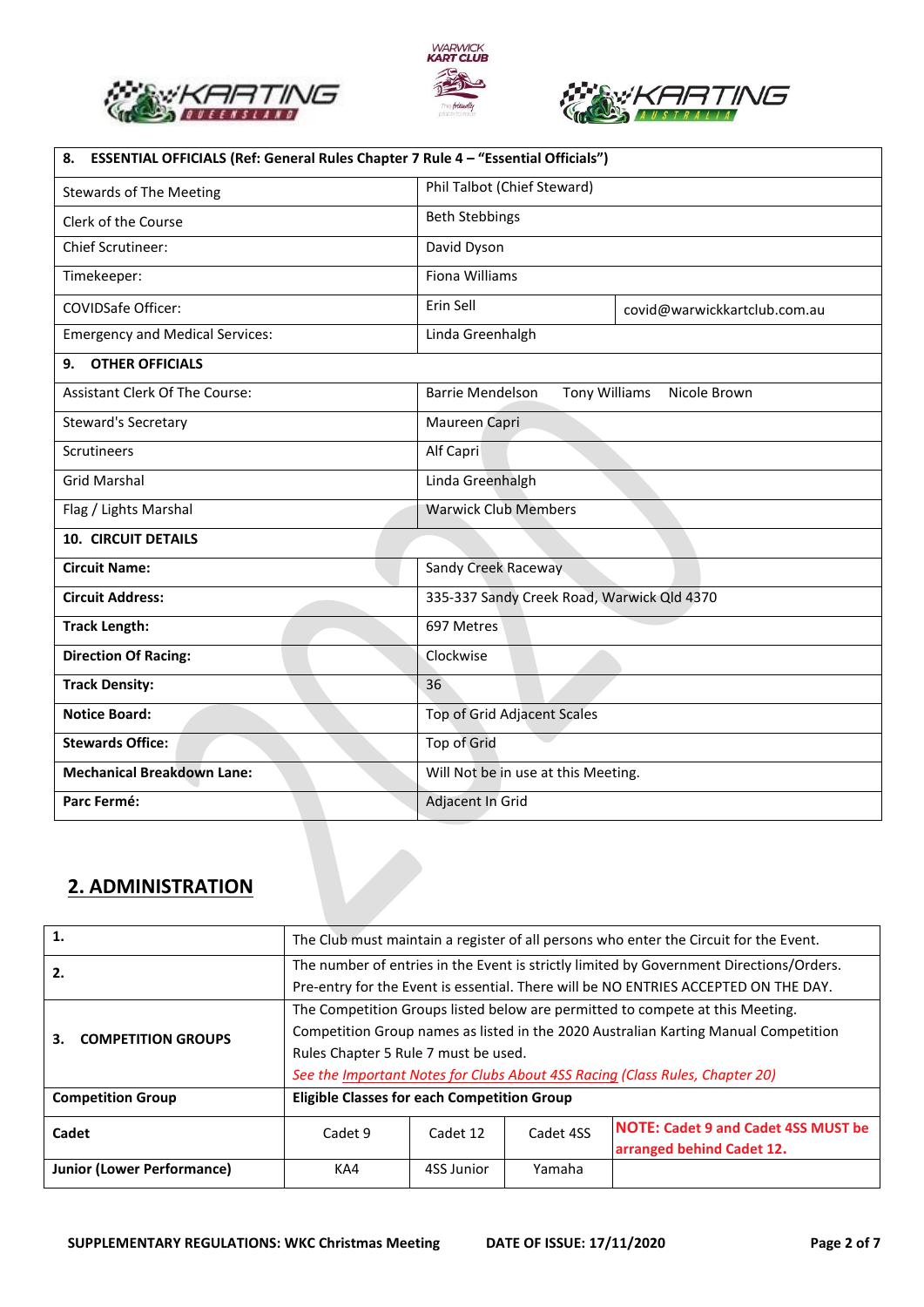





| <b>Junior (Higher Performance)</b>                                                                               | KA3                                                                                                | KA <sub>2</sub> | Junior Max                  | Junior Performance                                                                                                                    |  |
|------------------------------------------------------------------------------------------------------------------|----------------------------------------------------------------------------------------------------|-----------------|-----------------------------|---------------------------------------------------------------------------------------------------------------------------------------|--|
| <b>Senior 4 Stroke</b>                                                                                           | 4SS Senior                                                                                         |                 |                             |                                                                                                                                       |  |
| <b>Senior (Lower Performance)</b>                                                                                | KA4                                                                                                | KA3             | Yamaha                      | TaG 125 Restricted                                                                                                                    |  |
| <b>Senior TaG</b>                                                                                                | <b>TaG 125</b>                                                                                     | X30             |                             |                                                                                                                                       |  |
| <b>Open Performance</b>                                                                                          | KA1                                                                                                | KZ <sub>2</sub> | D <sub>D</sub> <sub>2</sub> | Open Performance (Chapter 17)                                                                                                         |  |
|                                                                                                                  |                                                                                                    |                 |                             | Should any Competition Group reach 80% of the Track Density, the Classes in that Competition Group may be split into two              |  |
| (2) groups.                                                                                                      |                                                                                                    |                 |                             |                                                                                                                                       |  |
| <b>ENTRIES</b><br>4.                                                                                             |                                                                                                    |                 |                             |                                                                                                                                       |  |
| 5.1 ENTRIES OPEN:                                                                                                | 16/11/2020                                                                                         |                 |                             |                                                                                                                                       |  |
| 5.2 ENTRIES CLOSE:                                                                                               | 10:59pm 2/12/2020                                                                                  |                 |                             |                                                                                                                                       |  |
| <b>ENTRY FEE</b><br>5.                                                                                           |                                                                                                    |                 |                             |                                                                                                                                       |  |
| 6.1 The Entry Fee for each Competition Group at this Meeting including GST including the TDF levy is as follows: |                                                                                                    |                 |                             |                                                                                                                                       |  |
| <b>Competition Group Name</b>                                                                                    |                                                                                                    |                 |                             | <b>Entry Fee</b>                                                                                                                      |  |
| All Groups                                                                                                       |                                                                                                    |                 |                             | \$60.00                                                                                                                               |  |
| <b>ENTRY PROCEDURE</b><br>6.                                                                                     |                                                                                                    |                 |                             |                                                                                                                                       |  |
| 7.1 Each Entry for this Meeting must be made using the CMS as follows:                                           |                                                                                                    |                 |                             |                                                                                                                                       |  |
| Log on to your driver information via http://www.karting.net.au/<br>٠                                            |                                                                                                    |                 |                             |                                                                                                                                       |  |
| ٠                                                                                                                | Click on the licence and entries icon (top centre of the screen)                                   |                 |                             |                                                                                                                                       |  |
| Click on the "Enter a Race Meeting" icon<br>٠                                                                    |                                                                                                    |                 |                             |                                                                                                                                       |  |
| Enter your log on details                                                                                        |                                                                                                    |                 |                             |                                                                                                                                       |  |
|                                                                                                                  | Under 'My Details' functions, choose 'Pre Enter Race Meeting'                                      |                 |                             |                                                                                                                                       |  |
|                                                                                                                  | Choose the State in which the Meeting is being held                                                |                 |                             |                                                                                                                                       |  |
|                                                                                                                  | Choose the Club who is the Organiser of the Meeting                                                |                 |                             |                                                                                                                                       |  |
| ٠                                                                                                                | Complete travel declaration https://kartingaustralia.wufoo.com/forms/covid19-declaration-warwick/  |                 |                             |                                                                                                                                       |  |
|                                                                                                                  | Complete Scrutineer Form https://kartingaustralia.wufoo.com/forms/ka-scrutineering-record-warwick/ |                 |                             |                                                                                                                                       |  |
| 7.2 Payment of the Entry Fee can be made as follows:                                                             |                                                                                                    |                 |                             |                                                                                                                                       |  |
| Credit card Payments can be made via CMS using SecurePay ONLY                                                    |                                                                                                    |                 |                             |                                                                                                                                       |  |
| <b>MINIMUM ENTRIES</b><br>7.                                                                                     |                                                                                                    |                 |                             |                                                                                                                                       |  |
| 8.1 5 is the minimum number of pre-entries which must be received for each Competition Group.                    |                                                                                                    |                 |                             |                                                                                                                                       |  |
|                                                                                                                  |                                                                                                    |                 |                             | 8.2 If insufficient entries are received for a Competition Group to form in its own right, the Competition Group must be consolidated |  |
| in accordance with the Competition Rules Chapter $1 -$ Rule 9.                                                   |                                                                                                    |                 |                             |                                                                                                                                       |  |
| <b>BRING A MATE SESSION</b><br>8.                                                                                |                                                                                                    |                 |                             |                                                                                                                                       |  |
| 9.1 A "Bring a Mate" session will not be conducted at this Meeting.                                              |                                                                                                    |                 |                             |                                                                                                                                       |  |
| <b>TEAMS COMPETITION</b><br>9.                                                                                   |                                                                                                    |                 |                             |                                                                                                                                       |  |
| 10.1                                                                                                             | Teams Competition will be conducted at this Meeting.                                               |                 |                             |                                                                                                                                       |  |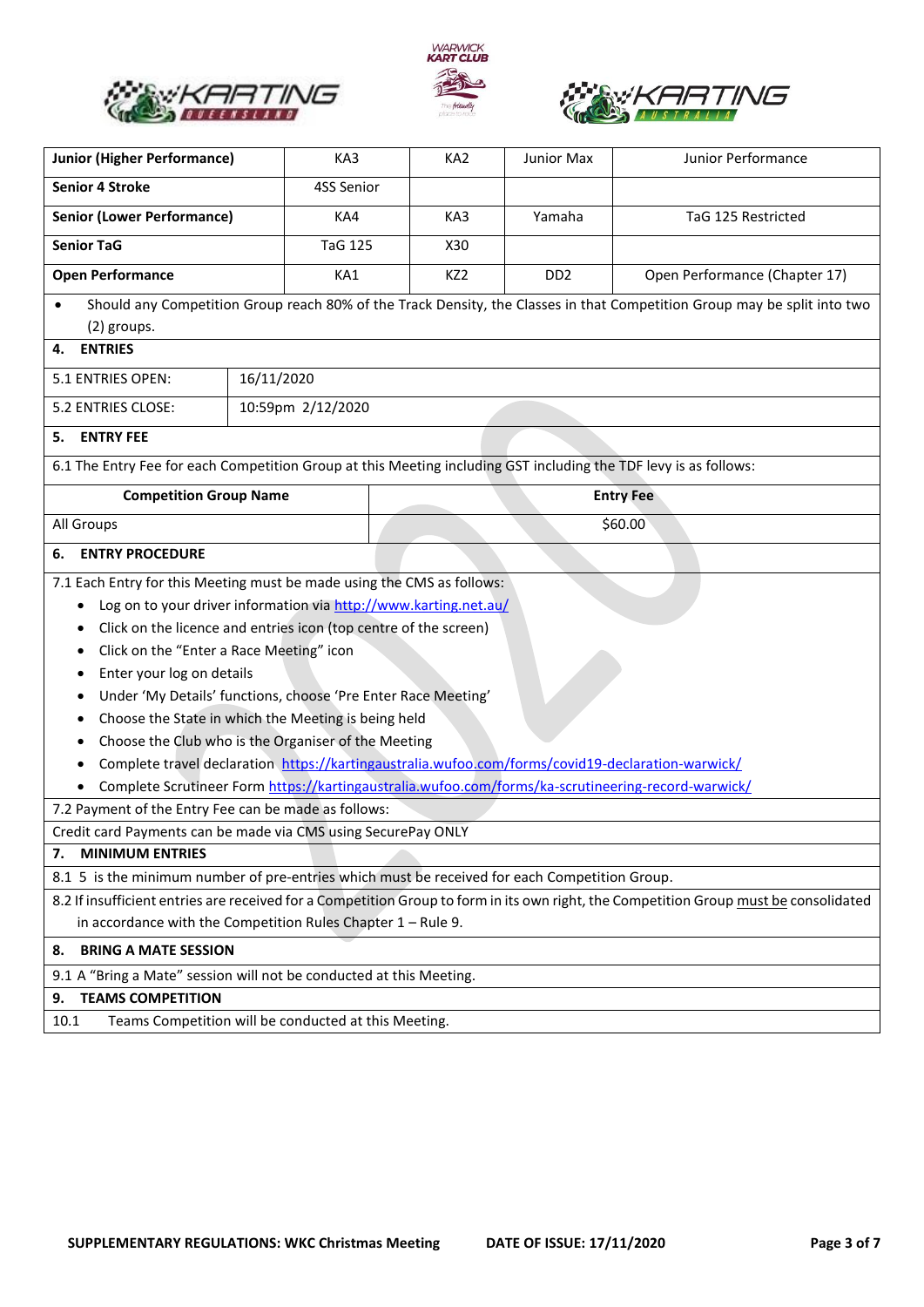





## **3. SPECIFIC COVID-19 RESTRICTION AND MITIGATION REQUIREMENTS**

| THE CLUB HAS COMPLETED A COVIDSafe ACTION PLAN                                                                                     |                                                                                                                                               |  |  |  |  |  |
|------------------------------------------------------------------------------------------------------------------------------------|-----------------------------------------------------------------------------------------------------------------------------------------------|--|--|--|--|--|
| The Plan has been submitted to Karting Queensland and where required by law, to the relevant State Government Department.          |                                                                                                                                               |  |  |  |  |  |
| All actions identified as being required to be done to create a COVIDSafe Event and Club facility must be carried out prior to and |                                                                                                                                               |  |  |  |  |  |
| during the Event.                                                                                                                  |                                                                                                                                               |  |  |  |  |  |
| 1.                                                                                                                                 | PERMITTED AND NON-PERMITTED PERSONS                                                                                                           |  |  |  |  |  |
|                                                                                                                                    | No person who has symptoms consistent with COVID-19 (this includes any fever, respiratory                                                     |  |  |  |  |  |
| 1.1.                                                                                                                               | symptoms, shortness of breath, sore throat, cough, lack of smell or fatigue) is permitted to attend                                           |  |  |  |  |  |
|                                                                                                                                    | the Circuit or participate in the Event.                                                                                                      |  |  |  |  |  |
|                                                                                                                                    | Any person who starts to feel unwell or to exhibit symptoms of COVID-19 during the Event must                                                 |  |  |  |  |  |
| 1.2.                                                                                                                               | immediately avoid contact with all persons at the Circuit and MUST IMMEDIATELY LEAVE the                                                      |  |  |  |  |  |
|                                                                                                                                    | Circuit.                                                                                                                                      |  |  |  |  |  |
|                                                                                                                                    | Note - The Organising Club must ensure that the maximum number of people (the combined total of Essential                                     |  |  |  |  |  |
|                                                                                                                                    | Personnel and Permitted Persons) permitted to gather in total at an Event and in groups in accordance with State                              |  |  |  |  |  |
|                                                                                                                                    | Public Health Authority Orders/Directions/Regulations is not exceeded at any time prior to or during the Event.                               |  |  |  |  |  |
|                                                                                                                                    |                                                                                                                                               |  |  |  |  |  |
|                                                                                                                                    | <b>Essential Karting Personnel is defined as:</b>                                                                                             |  |  |  |  |  |
| 1.3.                                                                                                                               | Club President, Vice President, Treasurer, Secretary; and<br>$\bullet$                                                                        |  |  |  |  |  |
|                                                                                                                                    | COVIDSafe Officer<br>$\bullet$                                                                                                                |  |  |  |  |  |
|                                                                                                                                    | Essential Officials identified in Section 1.8 & 1.9 of these Regulations<br>$\bullet$                                                         |  |  |  |  |  |
|                                                                                                                                    | First Aid Attendant; and<br>$\bullet$<br>Administration and Access Control Attendant/s<br>$\bullet$                                           |  |  |  |  |  |
|                                                                                                                                    | Event Operations staff (includes but is not limited to canteen staff, cleaners etc).<br>$\bullet$                                             |  |  |  |  |  |
|                                                                                                                                    | <b>Permitted Persons</b>                                                                                                                      |  |  |  |  |  |
|                                                                                                                                    | A Licensed Driver (Driver) who has booked their entry in the Event plus Unlimited other people per kart who must<br>$\bullet$                 |  |  |  |  |  |
|                                                                                                                                    | be either:                                                                                                                                    |  |  |  |  |  |
| 1.4.                                                                                                                               | The Parent, Legal Guardian, or family member of the Driver; or<br>$\circ$                                                                     |  |  |  |  |  |
|                                                                                                                                    | The Participant License Holder for the Driver; or<br>$\circ$                                                                                  |  |  |  |  |  |
|                                                                                                                                    | A Mechanic whose sole task it is, is to prepare, adjust, repair the kart as may be required;<br>$\circ$                                       |  |  |  |  |  |
|                                                                                                                                    | A Person who is approved by the Club to supply karting components and provide specialised karting service                                     |  |  |  |  |  |
|                                                                                                                                    | to any Permitted Persons in attendance at the Activity.<br><b>Non-Permitted Persons</b>                                                       |  |  |  |  |  |
| 1.5.                                                                                                                               | SPECTATORS are permitted to be in attendance.                                                                                                 |  |  |  |  |  |
|                                                                                                                                    |                                                                                                                                               |  |  |  |  |  |
|                                                                                                                                    | Note - The number chosen in 2.1 must not exceed the maximum number of people permitted to gather under State                                  |  |  |  |  |  |
| 2.                                                                                                                                 | <b>Public Health Authority Orders/Directions/Regulations.</b>                                                                                 |  |  |  |  |  |
|                                                                                                                                    | SOCIAL DISTANCING AND DENSITY REQUIRMENTS                                                                                                     |  |  |  |  |  |
| 2.1.                                                                                                                               | Essential Karting Personnel and Permitted Persons are not permitted to gather in groups greater than 500 while in<br>attendance at the Event. |  |  |  |  |  |
| 2.2.                                                                                                                               | Government prescribed Social Distancing measures must always be observed.                                                                     |  |  |  |  |  |
| 2.3.                                                                                                                               | Permitted Persons MUST NOT park or set their Pit up within 2 metres of another Permitted Person's Pit space.                                  |  |  |  |  |  |
| 2.4.                                                                                                                               | The use by Permitted Persons of any indoor facilities (other than toilets and washrooms) is strictly limited by the Density                   |  |  |  |  |  |
|                                                                                                                                    | Quotient of the room as included in the Club's COVIDSafe Action Plan.                                                                         |  |  |  |  |  |
| 2.5.                                                                                                                               | Food service provided at the Event must fully comply with all State Public Health<br>Authority                                                |  |  |  |  |  |
|                                                                                                                                    | Orders/Directions/Regulations.                                                                                                                |  |  |  |  |  |
|                                                                                                                                    | Hand Hygiene must be available at all food service outlets.<br>$\bullet$                                                                      |  |  |  |  |  |
|                                                                                                                                    | Regular cleaning in accordance with the Club's COVIDSafe Action Plan MUST be carried out throughout the Event.<br>$\bullet$                   |  |  |  |  |  |
| 3.                                                                                                                                 | <b>KARTING AUSTRALIA COVID-19 DECLARATION</b>                                                                                                 |  |  |  |  |  |
| 3.1                                                                                                                                | Under NO circumstances is ANYONE who has been overseas, or in a declared COVID-19 hotspot, in the previous 14                                 |  |  |  |  |  |
|                                                                                                                                    | days or been in contact with a person who is known to be COVID-19 positive, permitted to attend the Circuit.                                  |  |  |  |  |  |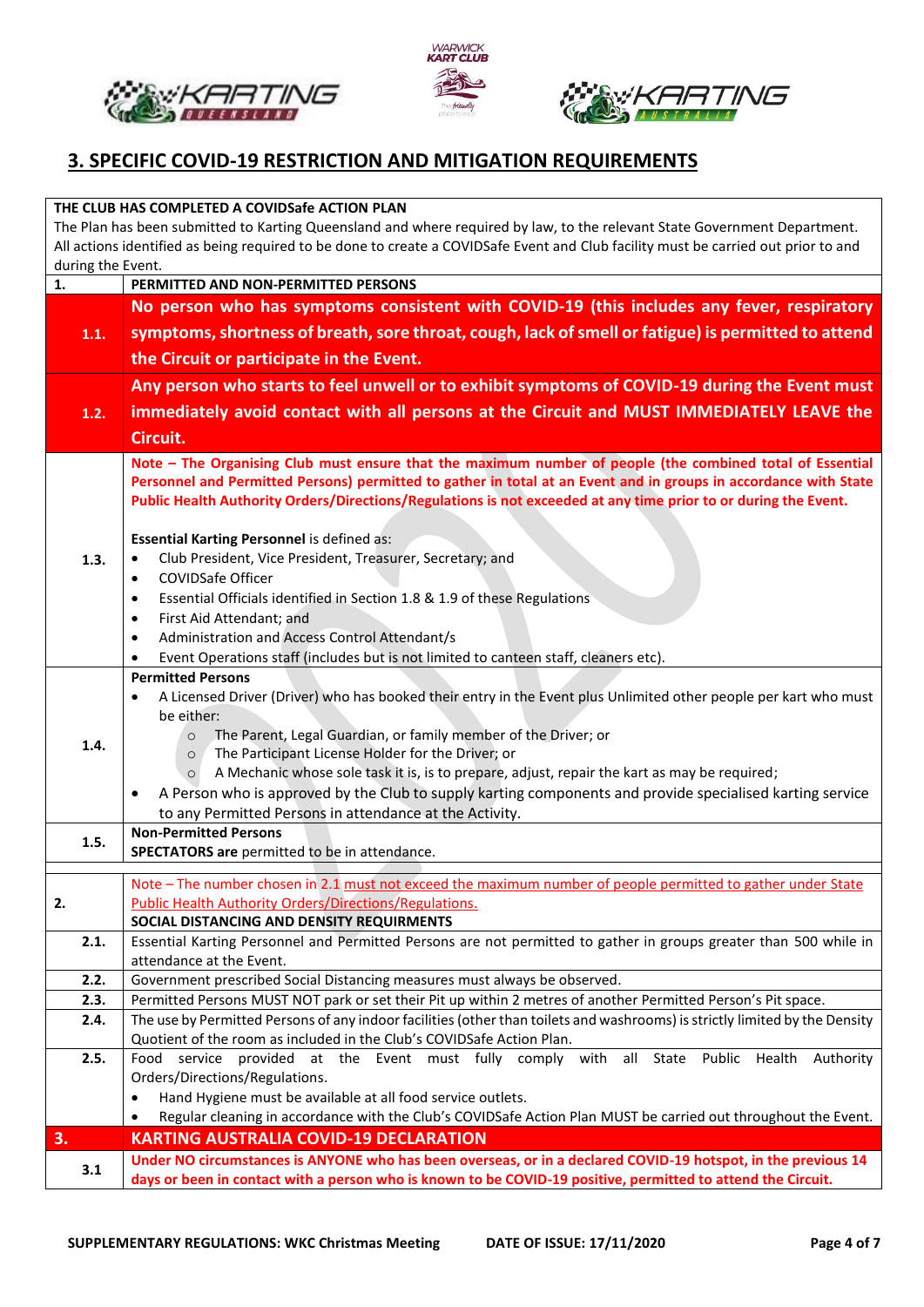





|     | All Essential Karting Personnel and Permitted Persons MUST complete and submit the Karting Australia COVID-19<br>Declaration before the commencement time of the Activity.                                                                                                                       |
|-----|--------------------------------------------------------------------------------------------------------------------------------------------------------------------------------------------------------------------------------------------------------------------------------------------------|
| 4.  | HYGIENE FACILITIES - TOILET/WASHROOM FACILITIES and HAND SANITISER                                                                                                                                                                                                                               |
| 4.1 | The Club is required to provide facilities to ensure general and sensible hygiene practices are maintained.                                                                                                                                                                                      |
| 4.2 | Toilet and washroom facilities at the Circuit must be open and available for use.                                                                                                                                                                                                                |
| 4.3 | Washroom facilities must be properly equipped with liquid soap, running water and either air hand driers or paper<br>towels.<br>The toilets and washroom facilities must be cleaned at least once during the day or as otherwise required in<br>accordance with the Club's COVIDSafe Action Plan |
| 4.4 | It is strongly recommended that Essential Karting Personnel and Permitted Persons bring their own supply of hand<br>sanitiser for use in accordance with government recommendations in addition to hand sanitiser that is supplied by the<br>Club.                                               |
| -5. | <b>HYGIENE - NON-SHARING OF EQUIPMENT</b>                                                                                                                                                                                                                                                        |
| 5.1 | The sharing of any equipment including but not limited to: tools, apparel, safety equipment, pens is not permitted.                                                                                                                                                                              |

## **4. COMPETITION**

┑

|                            | 1. FORMAT OF RACING - CLUB COMPETITION GROUPS                                                                          |                                                                                                 |        |                                                                                                     |       |         |
|----------------------------|------------------------------------------------------------------------------------------------------------------------|-------------------------------------------------------------------------------------------------|--------|-----------------------------------------------------------------------------------------------------|-------|---------|
| 1.1                        | <b>Practice</b>                                                                                                        | No Practice session/s will be held.                                                             |        |                                                                                                     |       |         |
|                            |                                                                                                                        | There Will be Qualifying at this Event.                                                         |        |                                                                                                     |       |         |
| 1.2                        | Qualifying                                                                                                             |                                                                                                 |        | Qualifying will be in the form of an Egg & Spoon Race, on track with drivers required to be in full |       |         |
|                            |                                                                                                                        | race apparel                                                                                    |        |                                                                                                     |       |         |
| 1.3                        | <b>Heats &amp; Final</b>                                                                                               | The system of gridding will be in accordance with State Regulations - Club Competition Format 3 |        |                                                                                                     |       |         |
|                            |                                                                                                                        |                                                                                                 |        | Winners will be determined by the "All Points Count" System.                                        |       |         |
| <b>DISTANCES</b><br>2.     |                                                                                                                        |                                                                                                 |        |                                                                                                     |       |         |
| Heat 1                     |                                                                                                                        | 12 Laps                                                                                         | Heat 2 | 12 Laps                                                                                             | Final | 14 Laps |
| 3.                         | <b>ACCESS TO CIRCUIT</b>                                                                                               |                                                                                                 |        |                                                                                                     |       |         |
| 3.1                        |                                                                                                                        |                                                                                                 |        | Competitors will be permitted to enter the Circuit from 7:00am on 5/12/2020                         |       |         |
| 4.                         | <b>DRIVERS BRIEFING</b>                                                                                                |                                                                                                 |        |                                                                                                     |       |         |
| 4.1                        | Drivers Briefing notes will be advised in an electronic format to all Competitors. Any questions should be directed to |                                                                                                 |        |                                                                                                     |       |         |
|                            | the Chief Steward prior to the start of Competition.                                                                   |                                                                                                 |        |                                                                                                     |       |         |
| <b>SCRUTINEERING</b><br>5. |                                                                                                                        |                                                                                                 |        |                                                                                                     |       |         |
| 5.1                        | All Competitors will be required to complete an electronic Scrutineering Form                                          |                                                                                                 |        |                                                                                                     |       |         |
|                            | https://kartingaustralia.wufoo.com/forms/ka-scrutineering-record-warwick/                                              |                                                                                                 |        |                                                                                                     |       |         |
| 5.2                        | This form will be submitted to the Race Secretary in an electronic format.                                             |                                                                                                 |        |                                                                                                     |       |         |
| 6.<br><b>FUEL</b>          |                                                                                                                        |                                                                                                 |        |                                                                                                     |       |         |
| 6.1                        |                                                                                                                        | PULP is the only fuel permitted to be used at this Meeting.                                     |        |                                                                                                     |       |         |
| 6.2                        |                                                                                                                        | Control Fuel Will be used at this Meeting.                                                      |        |                                                                                                     |       |         |
| 6.3                        |                                                                                                                        | Supply details for Control Fuel (if used) are:                                                  |        |                                                                                                     |       |         |
| a)                         |                                                                                                                        | BP Ultimate 98 fuel for use at this Meeting must be purchased from:                             |        |                                                                                                     |       |         |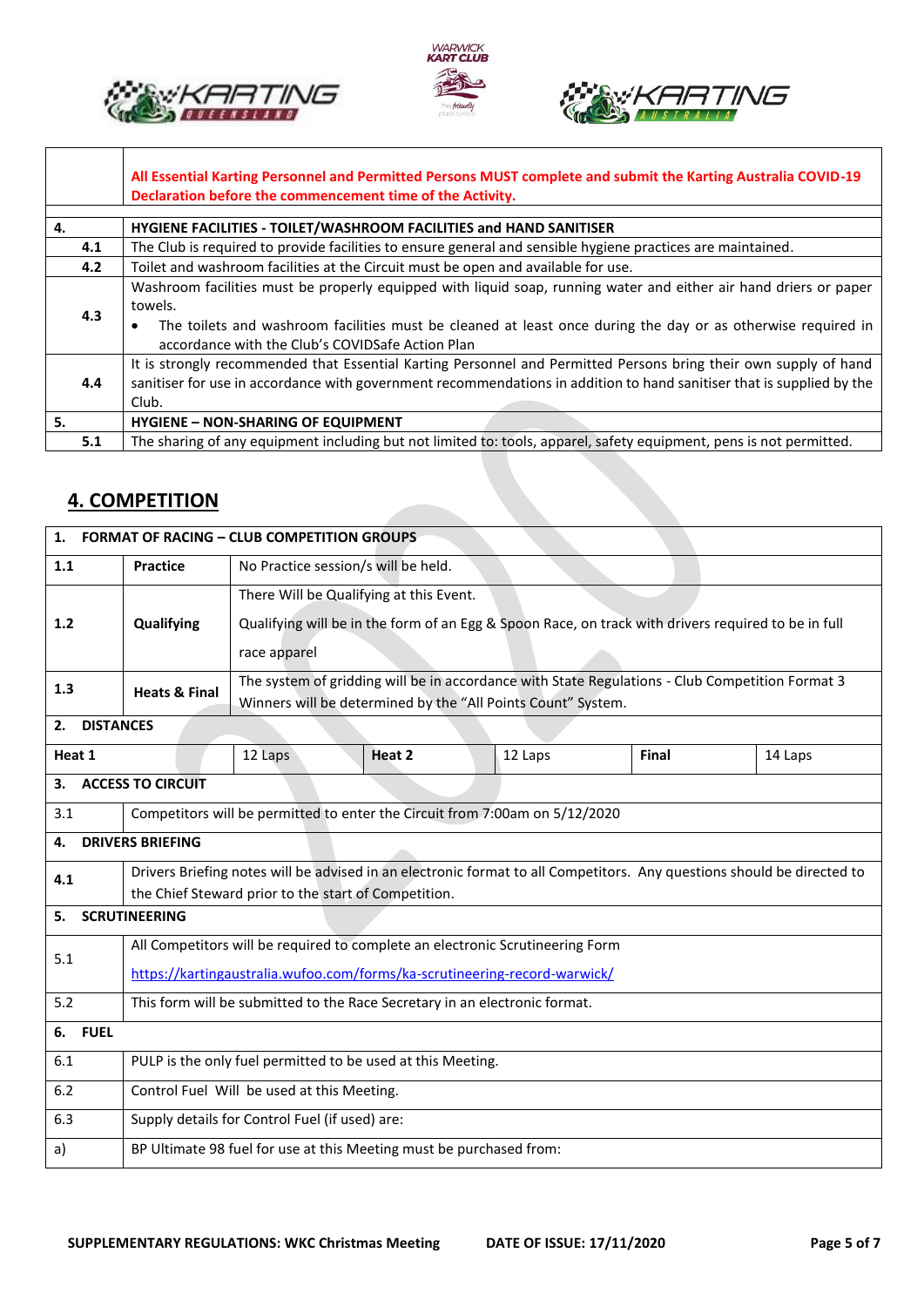





| b)                     | BP West Warwick, 180 Wood Street, Warwick                                                                                                                                                                                                                                                                                                                                                                                                                                                                                                                                                                                                                                                                                                                                                                                                                                                                                                                                                                                                                                                                                                                                                             |                                |  |  |  |
|------------------------|-------------------------------------------------------------------------------------------------------------------------------------------------------------------------------------------------------------------------------------------------------------------------------------------------------------------------------------------------------------------------------------------------------------------------------------------------------------------------------------------------------------------------------------------------------------------------------------------------------------------------------------------------------------------------------------------------------------------------------------------------------------------------------------------------------------------------------------------------------------------------------------------------------------------------------------------------------------------------------------------------------------------------------------------------------------------------------------------------------------------------------------------------------------------------------------------------------|--------------------------------|--|--|--|
| c)                     | Proof of purchase of the fuel must be retained and produced to the Chief Scrutineer or Fuel Tester if required.                                                                                                                                                                                                                                                                                                                                                                                                                                                                                                                                                                                                                                                                                                                                                                                                                                                                                                                                                                                                                                                                                       |                                |  |  |  |
| <b>TIMETABLE</b><br>7. |                                                                                                                                                                                                                                                                                                                                                                                                                                                                                                                                                                                                                                                                                                                                                                                                                                                                                                                                                                                                                                                                                                                                                                                                       |                                |  |  |  |
| 7.1                    | Saturday 5/12/2020                                                                                                                                                                                                                                                                                                                                                                                                                                                                                                                                                                                                                                                                                                                                                                                                                                                                                                                                                                                                                                                                                                                                                                                    |                                |  |  |  |
|                        | <b>TIME</b>                                                                                                                                                                                                                                                                                                                                                                                                                                                                                                                                                                                                                                                                                                                                                                                                                                                                                                                                                                                                                                                                                                                                                                                           | <b>ACTIVITY</b>                |  |  |  |
| a)                     | 7:00am                                                                                                                                                                                                                                                                                                                                                                                                                                                                                                                                                                                                                                                                                                                                                                                                                                                                                                                                                                                                                                                                                                                                                                                                | Gates open                     |  |  |  |
| b)                     | 7:00am                                                                                                                                                                                                                                                                                                                                                                                                                                                                                                                                                                                                                                                                                                                                                                                                                                                                                                                                                                                                                                                                                                                                                                                                | Canteen opens                  |  |  |  |
| c)                     | 8:30am                                                                                                                                                                                                                                                                                                                                                                                                                                                                                                                                                                                                                                                                                                                                                                                                                                                                                                                                                                                                                                                                                                                                                                                                | Qualifying by Egg & Spoon Race |  |  |  |
| d)                     | <b>After Qualifying</b>                                                                                                                                                                                                                                                                                                                                                                                                                                                                                                                                                                                                                                                                                                                                                                                                                                                                                                                                                                                                                                                                                                                                                                               | Racing                         |  |  |  |
| 8.                     | <b>TROPHIES AND PRIZES</b>                                                                                                                                                                                                                                                                                                                                                                                                                                                                                                                                                                                                                                                                                                                                                                                                                                                                                                                                                                                                                                                                                                                                                                            |                                |  |  |  |
| 8.1                    | Trophies will be awarded to 1st - 3rd in each Class or as decided by the Club for smaller classes. Each group will Grid<br>as per Qualifying Position for Heats 1 and 2, Points from Heats 1 and 2 for Final. Overall result will be All Points Count.<br>This meet will be run as a team event where random competitors are selected into a team from the entries list,<br>numbers per team will depend on entry numbers with a maximum of 4 competitors per team. A class handicap will<br>be applied for each competitor as well as an individual handicap depending on competitors previous times at WKC<br>meets. Competitors will race in their own class during the day but combined times, including handicaps, for the first<br>two heats will be calculated and 1st - 3rd place trophies for teams will be handed out at presentation after all racing<br>is complete. Individual class trophies will be calculated on an All Points Count basis. (Full explanation of team rules,<br>penalties, conditions shall be available on the day - see Race Secretary). Race Secretaries decision shall be final with<br>regards to handicaps and teams finishing position, this is a social meet. |                                |  |  |  |
| 8.2                    | There will be a gathering for a Presentation of Trophies and Prizes at the end of Competitio0n in accordance with<br><b>Government Restrictions</b>                                                                                                                                                                                                                                                                                                                                                                                                                                                                                                                                                                                                                                                                                                                                                                                                                                                                                                                                                                                                                                                   |                                |  |  |  |

# **5. CIRCUIT SPECIFIC REQUIREMENTS**

| 1.   | <b>PADDOCK ALLOCATION</b>                                                                                           |
|------|---------------------------------------------------------------------------------------------------------------------|
|      | Paddock allocation Will Not will occur for the Meeting                                                              |
| 2.   | <b>MEDICAL SERVICES</b>                                                                                             |
| 2.1. | Any Medical assistance that is required outside of the operating hours when Kart's are not on the Race Track please |
|      | contact 000. The address to give to the Emergency Services is:                                                      |
|      | "Your Specific Location"                                                                                            |
|      | Sandy Creek Raceway                                                                                                 |
|      | 335-337 Sandy Creek Road, Allan, Warwick Qld 4370                                                                   |
| 3.   | <b>KART RETRIEVAL</b>                                                                                               |